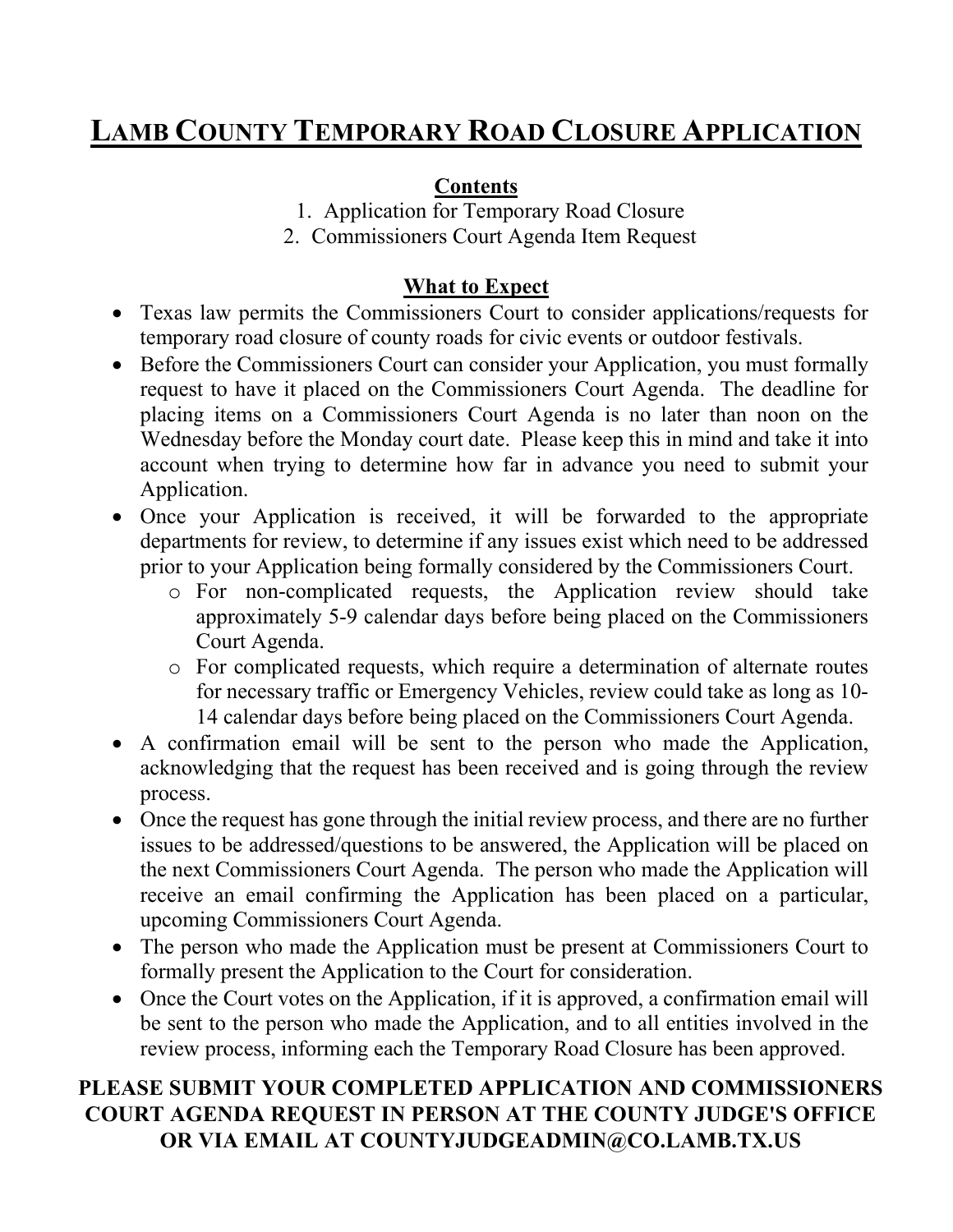## **APPLICATION FOR TEMPORARY ROAD CLOSURE**

**NOTICE**: All applications for Lamb County Temporary Road Closure must receive pre-approval from the Lamb County Commissioners Court. To ensure the Court has sufficient time to consider your request, application should be made no later than **30 days** prior to the event. Applications may be delayed or denied if not completed and submitted in a timely manner.

#### **SECTION 1: APPLICANT INFORMATION**  $\Delta$ pplicant  $\text{Full } \text{Name}$

| Applicalit Full Natile.             |  |  |
|-------------------------------------|--|--|
| <b>Organization Name:</b>           |  |  |
| Organization Type:                  |  |  |
| <b>Organization Phone:</b>          |  |  |
| <b>Organization Address:</b>        |  |  |
|                                     |  |  |
| Primary Contact Name:               |  |  |
| Primary Contact Phone:              |  |  |
| <b>Primary Contact Email:</b>       |  |  |
| Event Day "On-Site" Contact Person: |  |  |
| "On-Site" Contact Phone:            |  |  |

### Event Title: Event Type: Event Description:  $\mathcal{L}_\mathcal{L}$  , and the contribution of the contribution of the contribution of the contribution of the contribution of the contribution of the contribution of the contribution of the contribution of the contribution of PROPOSED Closure Start Date/Time: PROPOSED Closure End Date/Time: Event Start Date/Time: Event End Date/Time: Total Number of Expected Participants: Street/ $\text{Read}(s)$  to be closed for Event:

*Attach a map of the proposed logistical layout which shows and has marked the affected address range. Applications will NOT be accepted without a map.* 

 $\mathcal{L}_\mathcal{L}$  , which is a set of the set of the set of the set of the set of the set of the set of the set of the set of the set of the set of the set of the set of the set of the set of the set of the set of the set of

### SUBMITTED BY:

|                                                                                    | Signature     |                                   | Date                          |                           |  |  |
|------------------------------------------------------------------------------------|---------------|-----------------------------------|-------------------------------|---------------------------|--|--|
| <b>FOR OFFICIAL USE ONLY</b>                                                       |               |                                   |                               |                           |  |  |
| Date Received by Judge's Office/Commissioner:                                      |               | By: Date Email Confirmation Sent: |                               |                           |  |  |
| Date Submitted to Sheriff's Office for Review:                                     |               |                                   |                               |                           |  |  |
| <b>Recommendation of LCSO:</b> $\Box$ Approve $\Box$ Deny $\Box$ More Info Needed: |               |                                   |                               |                           |  |  |
|                                                                                    |               |                                   |                               |                           |  |  |
|                                                                                    |               |                                   |                               |                           |  |  |
| Recommendation: $\Box$ Approve $\Box$ Deny $\Box$ More Info Needed:                |               |                                   |                               | Signed by: Date:          |  |  |
| Other Department to Whom Application Sent for Review: Date submitted:              |               |                                   |                               |                           |  |  |
| <b>Recommendation:</b> $\Box$ Approve $\Box$ Deny $\Box$ More Info Needed:         |               |                                   |                               | Signed by: Date:          |  |  |
|                                                                                    |               |                                   |                               |                           |  |  |
| Date Recv'd by Judge's Office/Commissioner:                                        |               |                                   |                               | Date Placed on CC Agenda: |  |  |
| Vote of Commissioners Court: $\Box$ Approved                                       | $\Box$ Denied |                                   | Date Email Confirmation Sent: |                           |  |  |